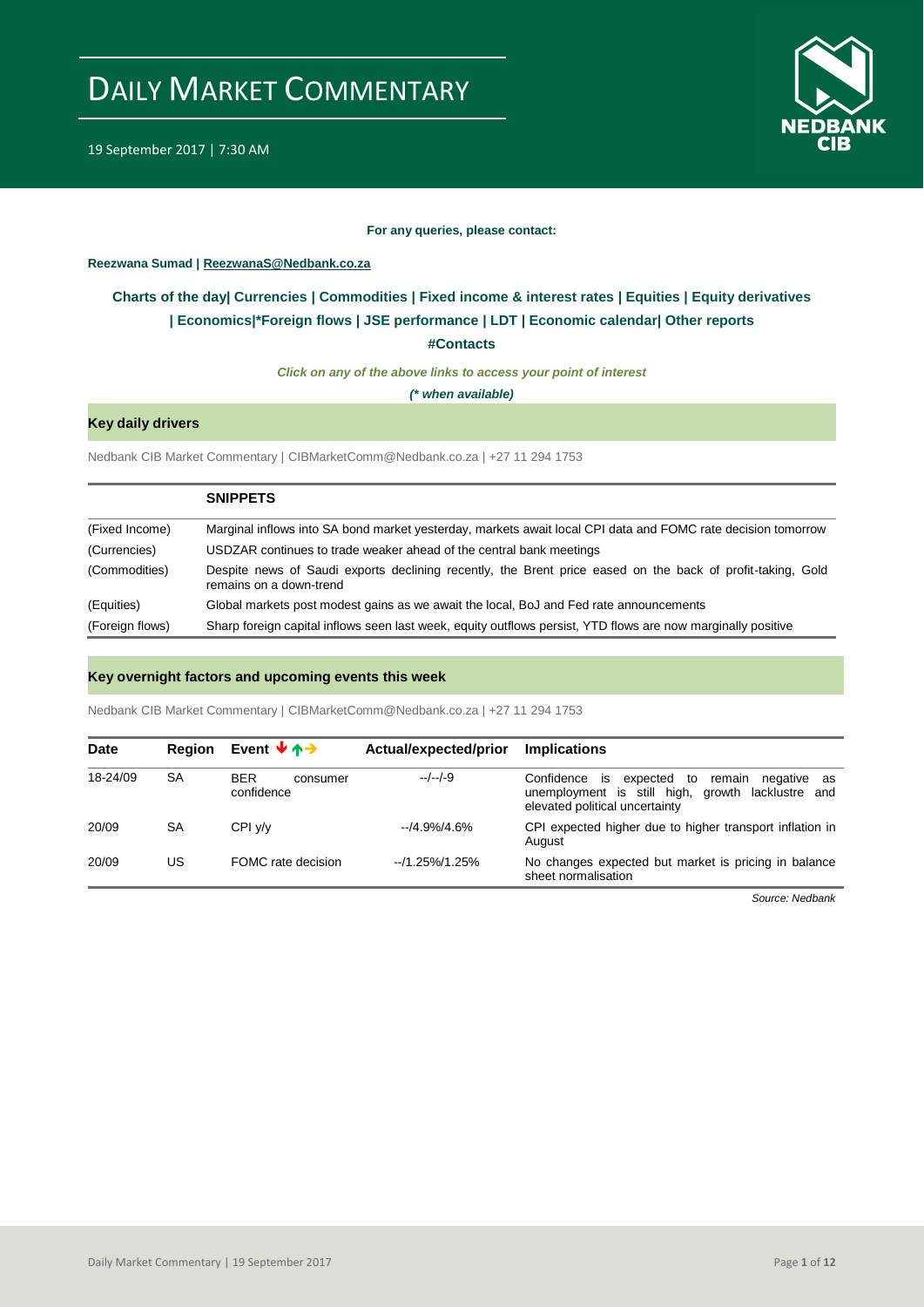

# <span id="page-1-0"></span>**Fixed income and interest rates [back to top](#page-0-0) back to top**

Bond flow sales |+2711 535 4021 | Corporate Money Markets | +2711 535 4007 | Business Bank Money Markets | +2711 535 4006

|                                 |               | Δ              | $\mathbf$        | Δ          | <b>Month</b> |
|---------------------------------|---------------|----------------|------------------|------------|--------------|
| <b>Bonds</b>                    | Last price    | 1 <sub>d</sub> | <b>MTD</b>       | <b>YTD</b> | trend        |
|                                 | %             | bps            | bps              | bps        |              |
| R204-1.3 yrs                    | 6.82          | $-0.35$        | $-15.15$         | $-110.95$  | ⊕            |
| R208-3.5 yrs                    | 7.26          | $-0.00$        | $-17.30$         | $-101.80$  | ⊕            |
| R186-9.3 yrs                    | 8.39          | 0.10           | $-17.10$         | $-52.10$   | ⊕            |
| R2048-30.4 yrs                  | 9.68          | $-0.05$        | $-12.15$         | 5.95       | ⊕            |
| <b>US 10 yr</b>                 | 2.22          | $-1.06$        | 10.11            | $-22.63$   | ⇑            |
| <b>UK 10 yr</b>                 | 1.30          | $-0.70$        | 26.80            | 6.30       | ⇑            |
| German 10 yr                    | 0.46          | 2.20           | 9.40             | 24.70      | ⇑            |
| Japan 10 yr                     | 0.03          | 0.40           | 2.40             | $-1.30$    | ⇑            |
|                                 |               | Δ              | Δ                | Δ          | <b>Month</b> |
| <b>Money Market</b>             | Last price    | 1 <sub>d</sub> | <b>MTD</b>       | <b>YTD</b> | trend        |
|                                 | $\frac{0}{0}$ | bps            | bps              | bps        |              |
| SA repo rate                    | 6.75          | 0.00           | 0.00             | $-25.00$   | ⇛            |
| SA prime rate                   | 10.25         | 0.00           | 0.00             | $-25.00$   | ⇛            |
| SA CPI (MTD = previous month)   | 4.60          |                | $-50.00$         |            | ⊕            |
| SA 3m JIBAR                     | 7.03          | 0.00           | $-1.70$          | $-32.50$   | ⊕            |
| SA 3m NCD                       | 7.00          | 0.00           | $-2.50$          | $-37.50$   | ⊕            |
| SA 6m NCD                       | 7.33          | 0.00           | $-5.00$          | $-65.00$   | ⊕            |
| SA 12m NCD                      | 7.63          | 0.00           | $-3.75$          | $-82.50$   | ⇩            |
| US 3m LIBOR                     | 1.33          | 0.11           | 0.72             | 32.71      | ⇮            |
| UK 3m LIBOR                     | 0.33          | 0.57           | 5.51             | $-3.41$    | ⇑            |
| Japan 3m LIBOR                  | $-0.03$       | 0.33           | 0.01             | 1.85       | ⇑            |
| Source: Bloomberg & Nedbank CIB | Time          |                | 2017/09/19 07:23 |            |              |

|                                  |                   | $\overline{\mathbf{v}}$ | Δ                | Δ          | <b>Month</b> |
|----------------------------------|-------------------|-------------------------|------------------|------------|--------------|
| <b>FRAs and Swaps</b>            | <b>Last price</b> | 1 <sub>d</sub>          | <b>MTD</b>       | <b>YTD</b> | trend        |
|                                  | %                 | bps                     | bps              | bps        |              |
| 3X6 FRA                          | 6.69              | $-1.00$                 | $-7.00$          | $-70.00$   | ⊕            |
| 6X9 FRA                          | 6.57              | 0.00                    | $-8.00$          | $-85.00$   | ⊕            |
| 9X12 FRA                         | 6.46              | $-1.00$                 | $-5.00$          | $-99.00$   | ⊕            |
| <b>18X21 FRA</b>                 | 6.54              | $-1.25$                 | $-6.00$          | $-99.00$   | ⊕            |
| SA 2yr Swap                      | 6.62              | 0.00                    | $-4.50$          | $-84.30$   | ⊕            |
| SA 3yr Swap                      | 6.72              | 0.00                    | $-5.80$          | $-83.80$   | ⊕            |
| SA 5yr Swap                      | 7.02              | 0.00                    | $-9.50$          | $-79.10$   | ⊕            |
| SA 10yr Swap                     | 7.69              | 0.00                    | $-9.00$          | $-64.10$   | ⊕            |
| SA 15yr Swap                     | 7.98              | 3.00                    | $-5.50$          | $-51.00$   | ⊕            |
|                                  |                   | Δ                       | $\Delta$         | Δ          | <b>Month</b> |
| <b>Spreads</b>                   | Last price        | 1 <sub>d</sub>          | <b>MTD</b>       | <b>YTD</b> | trend        |
|                                  | $\frac{0}{0}$     | bps                     | bps              | bps        |              |
| 2v10v                            | $-1.07$           | 0.00                    | 4.50             | $-20.20$   | ⇑            |
| 3v10v                            | $-0.97$           | 0.00                    | 3.20             | $-19.70$   | ⇑            |
| R186-R204                        | 1.57              | 0.45                    | $-1.95$          | 58.85      | ⊕            |
| R2048-R186                       | 1.29              | $-0.15$                 | 4.95             | 58.05      | ⇑            |
| 5y-R186                          | $-1.37$           | $-0.10$                 | 7.60             | $-27.00$   | ⇑            |
| 10y-R186                         | $-0.70$           | $-0.10$                 | 8.10             | $-12.00$   | ⇑            |
| 15y-R186                         | $-0.41$           | 2.90                    | 11.60            | 1.10       | ⇑            |
| SA 5yr CDS spread - basis points | 164.50            | 0.00                    | $-5.50$          | $-50.50$   | ⊕            |
| Source: Bloomberg & Nedbank CIB  | Time              |                         | 2017/09/19 07:23 |            |              |

### **US 10 year yield**

### **SA 10 year yield**

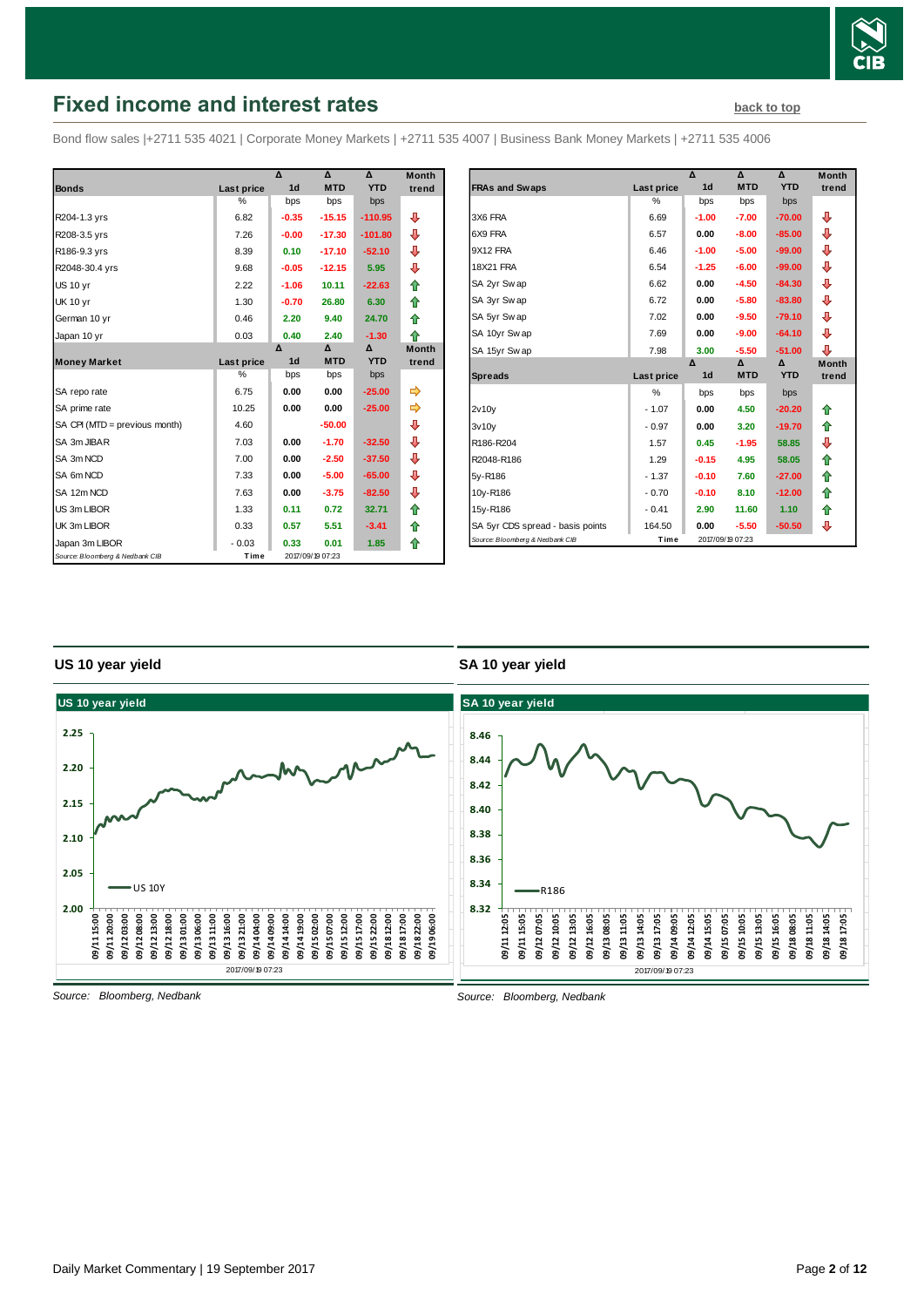

## <span id="page-2-0"></span>**Currencies [back to top](#page-0-0)**

Business Banking FX | +27 11 535 4003 | Corporate FX | +2711 535 4002 | Institutional FX | +2711 535 4005

- The new week opened with the rand trading around 13.1400, but the local unit was on the back foot throughout the session, trading steadily weaker and by the time of the close of the local session it was trading at 13.3000, in the overnight session it did trade marginally above the highs. This morning the rand is trading at 13.2800, EURZAR trading at 15.9025 and GBPZAR at 17.9615.
- On the international front the euro held above the 1.1900 level and traded with a firmer bias for the majority of the session, this morning it has continued to find support trading at the highs of the day thus far, at 1.1978.
- Gold has continued to come under pressure, extending its downward trajectory over the most recent sessions, over the last week it has shed 30 dollars in value, currently trading at 1306.80.
- Data releases scheduled for today, no local data, from Europe we have current account data for the zone and Italy and German ZEW index, from the U.S housing starts, building permits, current account, import and export prices, but the focus remains on the outcome of the FOMC tomorrow evening.
- The rand has shown a steady decline over the most recent sessions, although this scenario has been prevalent in various emerging market currency pairs as well as the commodity driven pairs.
- Possible trading range in the rand today 13.1800 to 13.4300

| <b>Majors</b>                   | <b>Last price</b> | $\%$ $\Delta$<br>$-1d$ | $\%$ $\Delta$<br><b>MTD</b> | $\%$ $\Delta$<br><b>YTD</b> | <b>Month</b><br>trend | <b>USD</b> trend    |
|---------------------------------|-------------------|------------------------|-----------------------------|-----------------------------|-----------------------|---------------------|
| <b>GBPUSD</b>                   | 1.35              | 0.42                   | 5.02                        | 9.73                        | ⇑                     | <b>USD</b> weakness |
| <b>FURUSD</b>                   | 1.20              | 0.37                   | 0.82                        | 13.89                       | ♠                     | <b>USD</b> weakness |
| <b>USDJPY</b>                   | 111.69            | 0.13                   | 1.38                        | $-4.72$                     | ⇑                     | USD strength        |
| <b>USDAUD</b>                   | 1.25              | $-0.25$                | $-0.60$                     | $-9.71$                     | ⊕                     | <b>USD</b> weakness |
| <b>Rand crosses</b>             | Last price        | $\%$ $\Delta$<br>$-1d$ | $\%$ $\Delta$<br><b>MTD</b> | $\Delta$<br><b>YTD</b>      | <b>Month</b><br>trend | <b>ZAR</b> trend    |
| <b>USDZAR</b>                   | 13.28             | $-0.09$                | 1.97                        | $-3.50$                     | ♠                     | ZAR weakness        |
| <b>GBPZAR</b>                   | 17.98             | 0.31                   | 6.67                        | 5.76                        | ♠                     | <b>ZAR</b> weakness |
| <b>EURZAR</b>                   | 15.90             | 0.29                   | 2.77                        | 9.13                        | ♠                     | <b>ZAR</b> weakness |
| <b>AUDZAR</b>                   | 10.59             | 0.16                   | 2.56                        | 6.48                        | ⇑                     | <b>ZAR</b> weakness |
| ZARJPY                          | 8.41              | 0.21                   | $-0.61$                     | $-1.38$                     | ⊕                     | <b>ZAR</b> weakness |
| <b>African FX</b>               | Last price        | $\%$ $\Delta$<br>$-1d$ | $\Delta_0$<br><b>MTD</b>    | $\%$ $\Delta$<br><b>YTD</b> | <b>Month</b><br>trend | <b>ZAR</b> trend    |
| ZARMWK (Malaw ian kw acha)      | 54.55             | 0.12                   | $-2.19$                     | 2.89                        | ⊕                     | <b>ZAR</b> weakness |
| ZARBWP (Botsw ana pula)         | 0.77              | 0.12                   | $-1.58$                     | $-1.42$                     | ⊕                     | <b>ZAR</b> weakness |
| ZARKES (Kenyan shilling)        | 7.77              | 0.09                   | $-1.79$                     | 3.97                        | ⊕                     | <b>ZAR</b> weakness |
| ZARMUR (Mauritian rupee)        | 2.52              | $-1.59$                | $-0.05$                     | $-4.21$                     | ⊕                     | ZAR weakness        |
| ZARNGN (Nigerian naira)         | 27.16             | 0.37                   | $-1.32$                     | 15.53                       | ⊕                     | <b>ZAR</b> weakness |
| ZARGHS (Ghanian cedi)           | 0.33              | $-0.03$                | $-2.31$                     | 6.80                        | ⊕                     | <b>ZAR</b> weakness |
| ZARZMW (Zambian kw acha)        | 0.72              | 1.42                   | 3.47                        | $-0.19$                     | ⇑                     | ZAR strength        |
| ZARMZN (Mozambican metical)     | 4.65              | 1.16                   | $-1.39$                     | $-12.02$                    | ⊕                     | ZAR weakness        |
| Source: Bloomberg & Nedbank CIB | Time              |                        | 2017/09/19 07:23            |                             |                       |                     |

*\*Please note that the sign on the % change reflects the change on the headline number. The narrative indicates the trend direction over the month. For trade in any of these currencies, contact our FX dealing desks*



*Source: Bloomberg, Nedbank*

### **EUR/USD**



*Source: Bloomberg, Nedbank*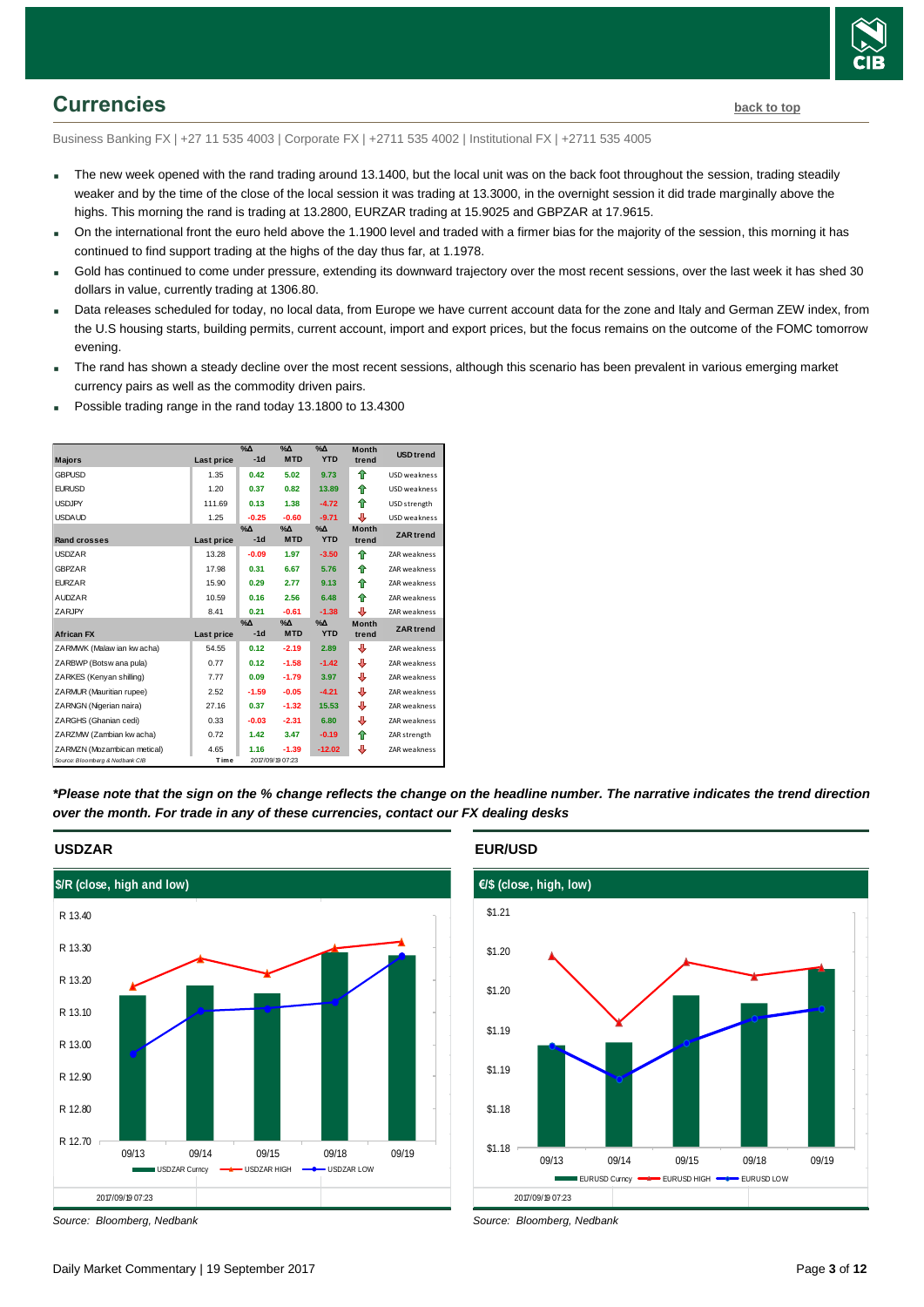

# <span id="page-3-0"></span>**Commodities [back to top](#page-0-0)**

Nedbank CIB Market Commentary | CIBMarketComm@Nedbank.co.za | +27 11 294 1753| +27 11 535 4038

- Oil held gains near \$50 a barrel as refiners delay scheduled maintenance after Hurricane Harvey hit the Gulf Coast and shuttered almost a quarter of the nation's refining capacity. Futures were little changed after closing 2 cents higher Monday.
- Gold holds near lowest this month as equities notch fresh records and investors count down to the Fed. Bullion for immediate delivery +0.1% to \$1,309.17/oz.

### Source: Bloomberg

| <b>Commodities</b>              | Last price | $\%$ $\Delta$<br>$-1d$ | $\%$ $\Delta$<br><b>MTD</b> | $\%$ $\Delta$<br><b>YTD</b> | <b>Month</b><br>trend |
|---------------------------------|------------|------------------------|-----------------------------|-----------------------------|-----------------------|
| Brent near future (\$)          | 55.37      | $-0.20$                | 5.71                        | $-2.55$                     | ⇑                     |
| WTI crude (\$)                  | 49.88      | $-0.06$                | 5.61                        | $-7.15$                     | ⇑                     |
| Gold spot (\$)                  | 1 307.34   | 0.05                   | $-0.73$                     | 13.93                       | ⊕                     |
| Platinum spot (\$)              | 959.55     | 0.01                   | $-3.58$                     | 6.25                        | ⊕                     |
| SA w hite maize spot (R)        | 1859.00    | 0.00                   | 3.68                        | $-47.52$                    | 11                    |
| Source: Bloomberg & Nedbank CIB | Time       |                        | 2017/09/19 07:23            |                             |                       |

### **SA white maize**



*Source: Bloomberg, Nedbank*



### **Platinum vs Gold**

**Brent Crude vs West Texas Intermediate**



*Source: Bloomberg, Nedbank*

*Source: Bloomberg, Nedbank*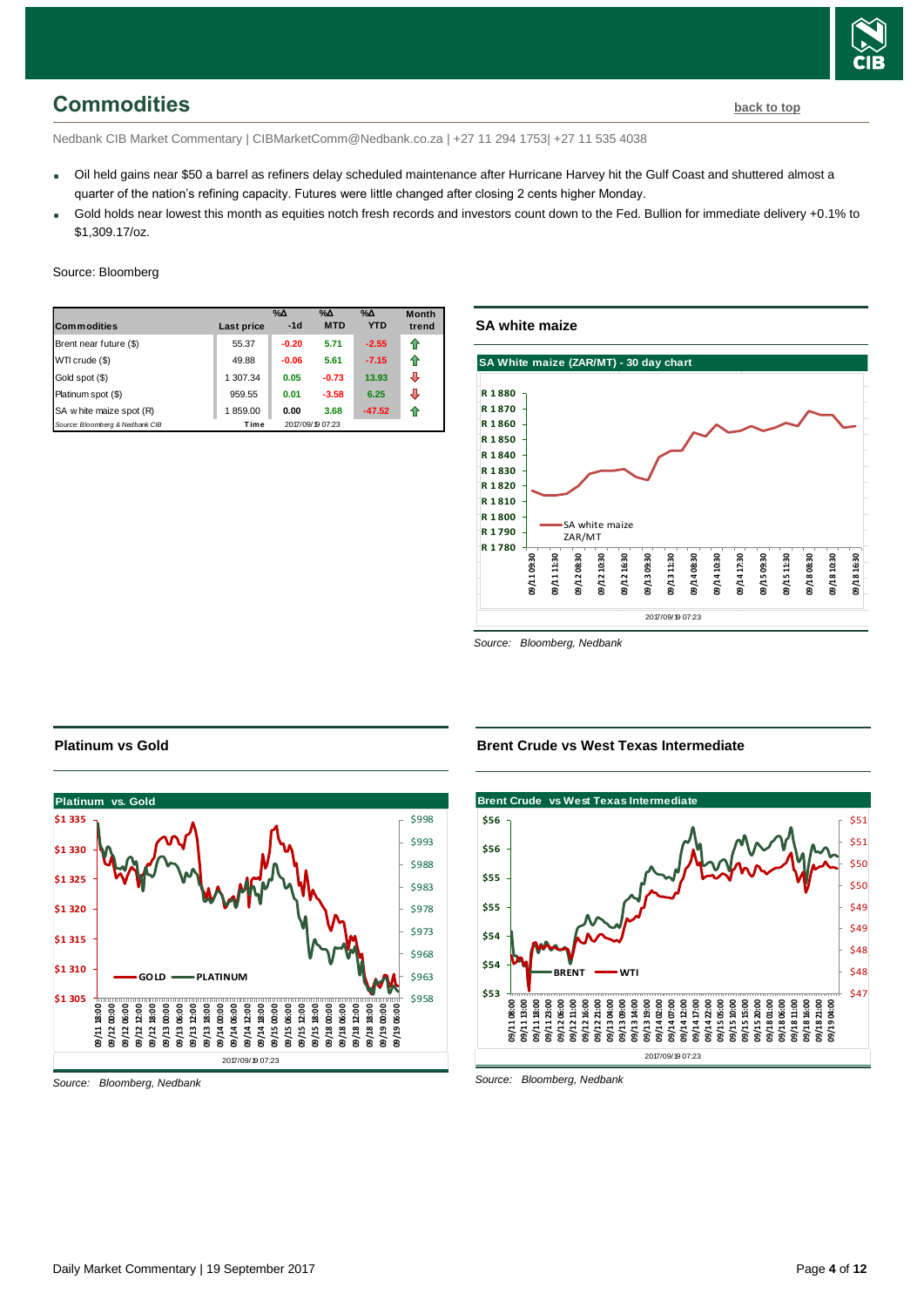# <span id="page-4-0"></span>**Equities [back to top](#page-0-0)**

Cash equities | +2711 535 4030/31

### **South Africa**

 The read-through from strong Asian markets lifted our market at the open and we grinded higher throughout the day before close just off the highs. The rally was broad-based with all the major indexes posting gains (Resi+0.5%, Fini +1.7% & Indi +0.7%). Bank snapped a 6 day losing streak and jumped +2.7%, paper led resources offsetting diversified and precious metals losses and rand hedges soared as the rand weakened over 1%. Increased gamma trading and futures close out fast approach caused the value trade to spike higher. The value traded was R24.4 billion and the rand was hovering around 13.2785 to the US dollar at the close.

### **UK/Europe**

 After strong open, European markets taped off but managed to close in positive territory. The Dax rose +0.3%, the FTSE advanced +0.5% and the Cac added +0.3%. The Portuguese market led the region after S&P upgraded their credit rating to investment grade with a positive outlook. Eurozone CPI advanced +1.5% and the euro/dollar slid lower which supported the market. BAE systems surged +4% after Qatar ordered 24 Typhoon fighter jets. Smartphone component maker Fingerprint plunged -22% after a profit warning. Utility companies EDF and Fortum rose after a broker upgrade.

### **USA**

 Wall Street advanced to record fresh highs on Monday, the Dow gained +0.3%, the S&P500 rose +0.2% and the Nasdaq added +0.1%. Risk appetite rose on hopes that the worst was over with North Korea and that the Fed will keep rates unchanged. Home builders confidence put brakes on the rally as the reading came in below expectations, this was mostly attributed to the recent hurricanes. The focus for the next couple of days will be the Fed and BoJ meetings. General Electric and Caterpillar led the Dow both advancing over +2%.

### **Asia**

 Asian markets are trading higher this morning taking the cue from a record close on Wall Street, the MSCI Asia Pacific ex-Japan is down -0.1%. The modest gains resulted as traders were reluctant to take huge directional positions ahead the Bank of Japan and Fed central meetings. The dollar is stronger, Brent crude is flat and gold has weakened from overnight.The Australian market is digesting minutes from their last central bank rates announcement and trading just off the highs. The Japanese market is playing catch after a holiday on Monday and being boosted by a weaker yen. Tencent is currently trading up +0.4% in Hong Kong this morning.

| <b>Developed Markets</b>        | Last price    | $\%$ $\Delta$<br>$-1d$ | $\%$<br><b>MTD</b> | $\overline{\%}\Lambda$<br><b>YTD</b> | <b>Month</b><br>trend |
|---------------------------------|---------------|------------------------|--------------------|--------------------------------------|-----------------------|
|                                 |               | 0.28                   |                    |                                      |                       |
| Dow Jones                       | 22 331.35     |                        | 1.75               | 13.00                                | ⇑                     |
| Nasdag                          | 6454.64       | 0.10                   | 0.40               | 19.91                                | ⇑                     |
| S&P 500                         | 2 503.87      | 0.15                   | 1.30               | 11.84                                | ⇑                     |
| DJ Eurostoxx 50                 | 3526.74       | 0.32                   | 3.08               | 7.18                                 | ⇑                     |
| <b>DAX</b>                      | 12 559.39     | 0.32                   | 4.18               | 9.39                                 | ⇮                     |
| CAC                             | 5 229.32      | 0.30                   | 2.83               | 7.55                                 | ⇮                     |
| <b>FTSE</b>                     | 7 253.28      | 0.52                   | $-2.39$            | 1.55                                 | ⊕                     |
| ASX200                          | 5717.60       | $-0.05$                | 0.05               | 0.91                                 | ✿                     |
| Nikkei 225                      | 20 262.70     | 1.77                   | 3.14               | 6.01                                 | 合                     |
| <b>MSCI World</b>               | 1 990.58      | 0.14                   | 1.57               | 13.67                                | ♠                     |
|                                 |               | $\%$ $\Delta$          | %∆                 | $\% \Delta$                          | <b>Month</b>          |
| <b>Emerging Markets</b>         | Last price    | $-1d$                  | <b>MTD</b>         | <b>YTD</b>                           | trend                 |
| Hang Seng                       | 28 132.96     | $-0.10$                | 0.58               | 27.87                                | ⇑                     |
| Shanghai                        | 3 3 5 3 . 2 3 | $-0.29$                | $-0.23$            | 8.04                                 | ⊕                     |
| Brazil Bovespa                  | 75 990.41     | 0.31                   | 7.28               | 26.17                                | ⇑                     |
| India - NSE                     | 32 363.07     | $-0.19$                | 1.99               | 21.54                                | 合                     |
| Russia Micex                    | 2 059.08      | 0.26                   | 1.82               | $-7.78$                              | ⇑                     |
| <b>MSCI</b> Emerging            | 1 112.92      | 0.98                   | 2.32               | 29.07                                | ♠                     |
|                                 |               | $% \Delta$             | $% \Delta$         | $% \Delta$                           | <b>Month</b>          |
| <b>SA Indices</b>               | Last price    | $-1d$                  | <b>MTD</b>         | <b>YTD</b>                           | trend                 |
| <b>JSE All Share</b>            | 56 050.10     | 0.73                   | $-0.84$            | 10.65                                | ⊕                     |
| Top 40                          | 49 736.54     | 0.94                   | $-0.52$            | 13.29                                | ⊕                     |
| Resi 10                         | 35 250.16     | 0.53                   | $-1.46$            | 9.78                                 | ⊕                     |
| Indi 25                         | 76 072.37     | 0.69                   | $-0.09$            | 18.34                                | ⊕                     |
| Fini 15                         | 15 409.09     | 1.75                   | $-1.85$            | 2.20                                 | ⊕                     |
| Source: Bloomberg & Nedbank CIB | Time          |                        | 2017/09/19 07:23   |                                      |                       |





<span id="page-4-1"></span>*Source: Bloomberg, Nedbank*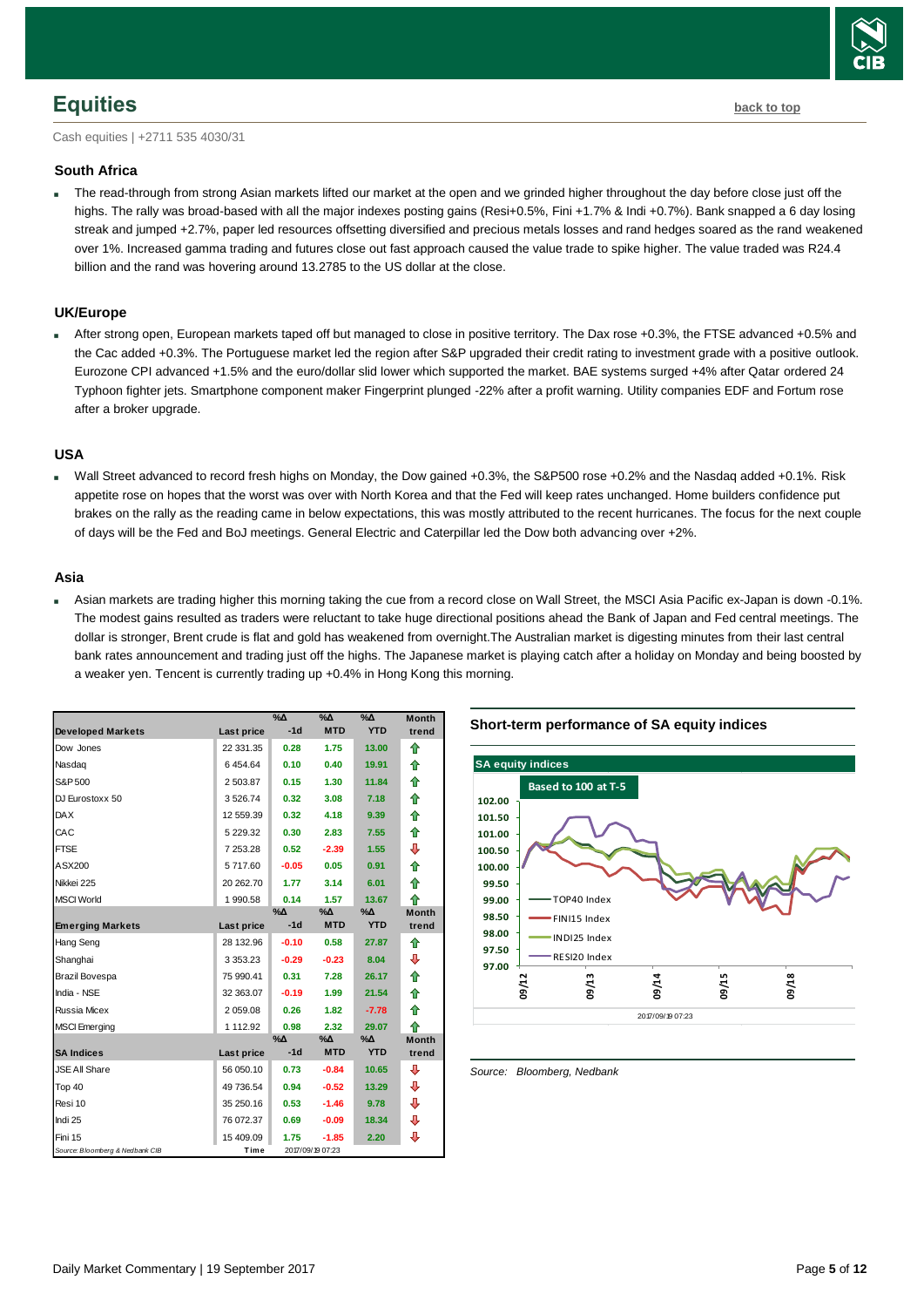### <span id="page-5-0"></span>Susan Correia [| Scorreia@Nedbankcapital.co.za](mailto:Scorreia@Nedbankcapital.co.za) | +27 11 295 8227

| <b>Share code</b> | Share name                         | Dividend / interest rate                                 |
|-------------------|------------------------------------|----------------------------------------------------------|
| 19 September 2017 |                                    |                                                          |
| ADI               | Adapti Holdings Ltd                | dividend @ 13.7cps                                       |
| ASR               | Assore Ltd                         | dividend @ 800cps                                        |
| BEL               | Bell Equipiment Ltd                | dividend @ 20cps                                         |
| <b>BID</b>        | <b>BID Corporation Ltd</b>         | dividend @ 250cps                                        |
| <b>BVT</b>        | The Bidvest Group                  | dividend @ 264cps                                        |
| <b>CFR</b>        | Compagnie Fin Richemont S A        | dividend $@$ 242.91486cps                                |
| CLI               | Clientele Ltd                      | dividend @ 115cps                                        |
| CPIP              | Capitec Bank Hldgs Prefs           | dividend @ 438.68cps                                     |
| CSB               | Cashbuild Ltd                      | dividend @ 390cps                                        |
| <b>DST</b>        | Distell Group Ltd                  | dividend @ 214cps                                        |
| EPP               | Echo Polska Properties N.V.        | dividend @ 79.93889cps                                   |
| EXG               | <b>Extract Group Limited</b>       | Consolidation 1:200                                      |
| GRT               | Growthpoint Props Ltd              | dividend $@$ 100.8cps or 4.16529 new shares per 100 held |
| HIL               | Homechoice International PLC       | dividend @ 82cps                                         |
| IPL               | Imperial Holdings Ltd              | dividend @ 330cps                                        |
| <b>IPLP</b>       | Imperial Holdings Non-Red Non-Part | dividend @ 431.93836cps                                  |
| <b>KAP</b>        | <b>KAP Industrial Holdings LTD</b> | dividend $@$ 21cps                                       |
| <b>MRF</b>        | Merafe Resources Ltd               | dividend @ 3cps                                          |
| OML               | Old Mutual PLC                     | dividend $@$ 65.35371cps                                 |
| PGFP              | PSG Fin Serv Prefs                 | dividend @ 438.68cps                                     |
| <b>SNT</b>        | Santam Ltd                         | dividend @ 336cps                                        |
| TEX               | Texton Property Fund Ltd           | dividend @ 54.85cps                                      |
| <b>TFGP</b>       | Foschini Ltd 6,5% Prefs            | dividend $@$ 6.5cps                                      |
| <b>TOR</b>        | Torre Industries Ltd               | dividend @ 3cps                                          |
| WSL               | Wescoal Hidgs Ltd                  | dividend $@$ 2.6672cps                                   |

*Source: JSE*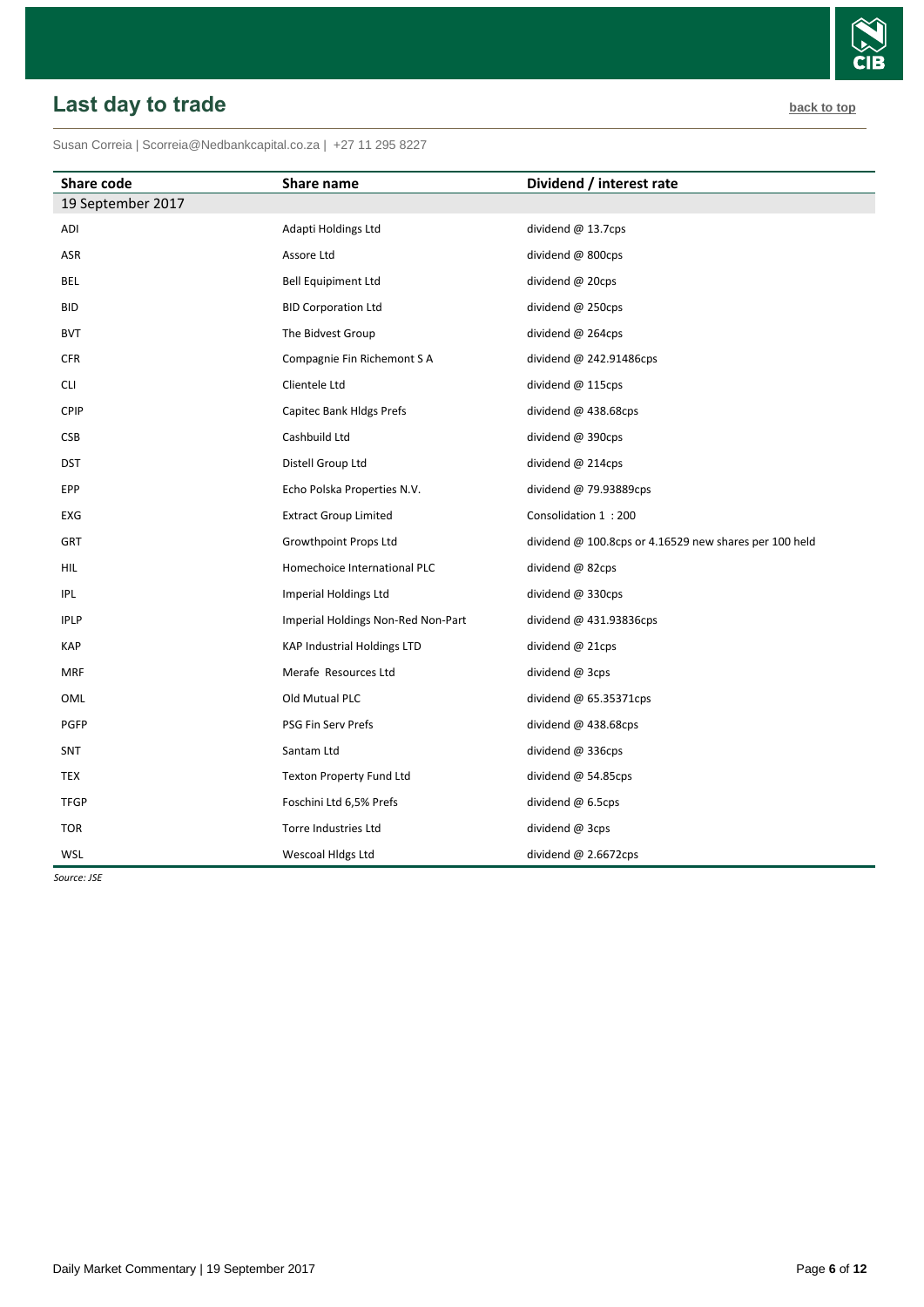# **JSE performance [back to top](#page-0-0) back to top**

Nedbank CIB Market Commentary | CIBMarketComm@Nedbank.co.za | +27 11 294 1753

|                                         |                   | %Δ                | $\%$ $\Delta$    | $% \Delta$ | <b>Month</b> |
|-----------------------------------------|-------------------|-------------------|------------------|------------|--------------|
| <b>Top40 constituents</b>               | <b>Last price</b> | $-1d$             | <b>MTD</b>       | <b>YTD</b> | trend        |
| AGL: Anglo American Plc                 | 232.64            | 0.25              | $-1.03$          | 19.24      | ┺            |
| ANG: Anglogold Ashanti Ltd              | 126.23            | $-3.97$           | $-4.12$          | $-17.27$   | ⊕            |
| APN: Aspen Pharmacare Holdings Lt       | 307.00            | -0.88             | 5.89             | 8.26       | ⇑            |
| <b>BGA: Barclays Africa Group Ltd</b>   | 138.71            | 2.23              | $-6.52$          | $-17.77$   | ⊕            |
| BID: Bid Corp Ltd                       | 307.90            | 0.92 <sub>1</sub> | 4.22             | 25.60      | ⇑            |
| BIL: Bhp Billiton Plc                   | 239.99            | 0.73              | $-2.82$          | 9.74       | ⇩            |
| BTI: British American Tobacco Plc       | 843.56            | $-0.64$           | 4.47             | 8.34       | ⇑            |
| <b>BVT: Bidvest Group Ltd</b>           | 166.28            | 3.10              | $-3.02$          | $-8.26$    | ⊕            |
| CFR : Financiere Richemont-Dep Rec      | 121.54            | 1.71              | 4.99             | 33.94      | ⇑            |
| CPI: Capitec Bank Holdings Ltd          | 892.16            | 1.84              | $-0.93$          | 28.37      | ⊕            |
| DSY: Discovery Ltd                      | 146.00            | 2.82              | $-3.05$          | 27.51      | ⊕            |
| FFA: Fortress Income Fund Ltd-A         | 17.02             | $-0.12$           | $-2.96$          | 2.72       | ⊕            |
| FFB: Fortress Income Fund Ltd           | 38.50             | $-0.88$           | $-2.31$          | 19.08      | ⊕            |
| FSR: Firstrand Ltd                      | 54.56             | 3.18              | $-1.75$          | 2.61       | ⇩            |
| GFI: Gold Fields Ltd                    | 56.75             | $-2.37$           | $-2.16$          | 30.19      | ⊕            |
| <b>GRT: Grow thpoint Properties Ltd</b> | 25.50             | $-0.51$           | 1.39             | $-1.51$    | ⇑            |
| <b>INL: Investec Ltd</b>                | 99.87             | 0.86              | 0.81             | 10.05      | ⇑            |
| <b>INP: Invested Plc</b>                | 100.38            | 1.49              | 1.65             | 10.61      | ⇑            |
| <b>ITU:</b> Intu Properties Plc         | 42.05             | $-0.19$           | 0.98             | $-10.49$   | ⇑            |
| LHC: Life Healthcare Group Holdin       | 23.95             | $-0.25$           | $-9.18$          | $-21.04$   | ⇩            |
| MEI: Mediclinic International Plc       | 124.95            | $-0.60$           | $-2.18$          | $-3.88$    | ⊕            |
| MND: Mondi Ltd                          | 369.00            | 3.47              | 4.03             | 31.79      | ⇑            |
| MNP: Mondi Plc                          | 369.50            | 3.11              | 4.23             | 32.57      | t            |
| MRP: Mr Price Group Ltd                 | 185.21            | 0.34              | 2.18             | 16.08      | ⇑            |
| MTN: Mtn Group Ltd                      | 120.83            | $-0.50$           | $-6.50$          | $-4.23$    | ⊕            |
| NED: Nedbank Group Ltd                  | 205.50            | 2.40              | $-6.54$          | $-13.70$   | ⊕            |
| NPN: Naspers Ltd-N Shs                  | 2 955.90          | 1.09              | 0.51             | 46.76      | t            |
| NRP: Nepi Rockcastle Plc                | 185.51            | $-0.76$           | $-1.59$          |            | ⇩            |
| NTC: Netcare Ltd                        | 23.08             | -0.69             | -4.27            | $-27.51$   | ⇩            |
| OML: Old Mutual Plc                     | 35.34             | 2.05              | 1.70             | 2.61       |              |
| RDF: Redefine Properties Ltd            | 10.68             | 0.28              | 0.19             | $-4.56$    | €            |
| REI: Reinet Investments Sa-Dr           | 28.30             | -1.91             | 1.76             | 5.60       | ⇮            |
| REM: Remgro Ltd                         | 211.00            | 0.38              | $-2.92$          | $-5.40$    | ⊕            |
| RMH: Rmb Holdings Ltd                   | 66.00             | 2.33              | $-0.68$          | $-0.60$    | ⇩            |
| SAP: Sappi Limited                      | 86.59             | 0.89              | $-0.93$          | $-3.74$    | ⊕            |
| SBK: Standard Bank Group Ltd            | 161.12            | 2.75              | $-3.77$          | 6.17       | ⇩            |
| SHP: Shoprite Holdings Ltd              | 209.07            | $-0.32$           | $-7.24$          | 21.94      | ⇩            |
| SLM: Sanlam Ltd                         | 68.52             | 2.15              | $-4.57$          | 8.93       | ⊕            |
| SNH: Steinhoff International H Nv       | 62.62             | 0.92              | $-0.38$          | $-12.15$   | ⇩            |
| SOL: Sasol Ltd                          | 396.33            | 0.70              | 1.14             | $-0.64$    | ⇑            |
| TBS: Tiger Brands Ltd                   | 371.00            | 0.45              | -7.94            | $-6.74$    | ⇩            |
| VOD: Vodacom Group Ltd                  | 161.03            | 0.21              | $-11.32$         | 5.66       | ⇩            |
| WHL: Woolw orths Holdings Ltd           | 60.08             | 0.54              | 1.25             | $-15.40$   | ⇑            |
| Source: Bloomberg & Nedbank CIB         | Time              |                   | 2017/09/19 07:23 |            |              |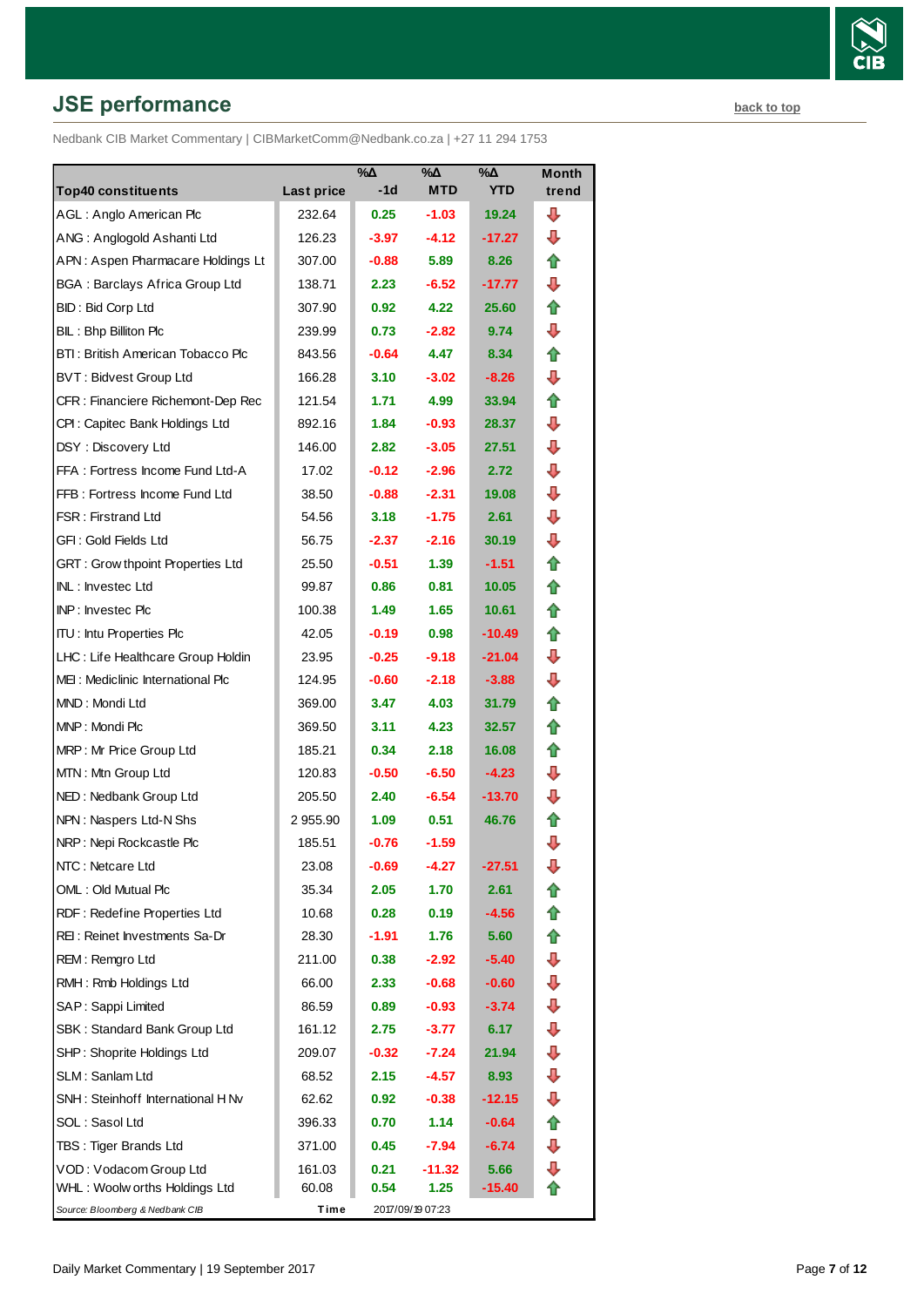

# <span id="page-7-0"></span>**Foreign flows [back to top](#page-0-0)**

Nedbank CIB Market Commentary | CIBMarketComm@Nedbank.co.za | +27 11 294 1753

- As per the JSE, last week, foreigners purchased R7.4 billion worth of bonds and sold R4.7 billion worth of equities. The inflows into the bond market were the biggest weekly inflow in 7 weeks. This means that MTD equity outflows are R19.8 billion, while bond inflows total R13.7 billion.
- Even though net YTD flows are now positive, foreign flow data is extremely volatile and reflective of fickle foreign sentiment. The recent easing in geopolitical tensions and a decline in safe haven buying, prompted demand for risk assets and that of EM bonds and equities. Hence we saw sharp inflows into the local bond market last week.
- Foreign investors prefer local bonds to equities because of the high bond yield relative to JSE dividend and earnings yields. We remain of the opinion that a sustained change in foreign sentiment away from risk assets will likely result in a sharp sell-off in our local bond market. The main uncertainty is when this will actually materialise.
- **A note on SAGB holdings**: National Treasury updated its July 2017 data for government bond holdings. The data showed a small net foreign inflow of R41 million in July – this was the smallest inflow in 7 months. Net purchases of SAGB's by local money managers were just as muted, at R52 million, but this is a significant improvement from the sharp sales seen in May and June. Banks and other financial institutions stepped up holdings of SAGB's in July - a bulk of treasury's issuance in July was taken up by the locals as oppose to foreign investors. As a result, foreign holdings of SA bonds fell to 48.4% in July, from 48.8% in June. This was due to a decline in holdings of both long and short-end bonds (R186 to R2048 – 48% holding in July vs. 48.4% in June; R203 to R2023 – 49.7% in July vs. 50.1% in June). Foreign inflows for the YTD (to July) as per the treasury data, was R99.6 billion, compared to R96.2 billion in the same period last year and R50.2 billion as reported by the JSE SABO index.

| אטאווו שרוש                            |                            |                      |                     |
|----------------------------------------|----------------------------|----------------------|---------------------|
| SA equities and bonds (bn)             | <b>Week to 15 Sep 2017</b> | Month to 15 Sep 2017 | Year to 15 Sep 2017 |
| Foreign flows into SA equity<br>market | -R 4.694                   | -R 19.801            | -R 65.209           |
| Foreign flows into SA bond<br>market   | R 7.439                    | R 13.764             | R 66.124            |
| Total foreign flow s                   | R 2.745                    | -R 6.037             | R 0.915             |
| Source: Bloomberg                      | 2017/09/19 07:23           |                      |                     |





### **Foreign bond flows: 5-day history**



*Source: Bloomberg, Nedbank*

*Source: Bloomberg, Nedbank*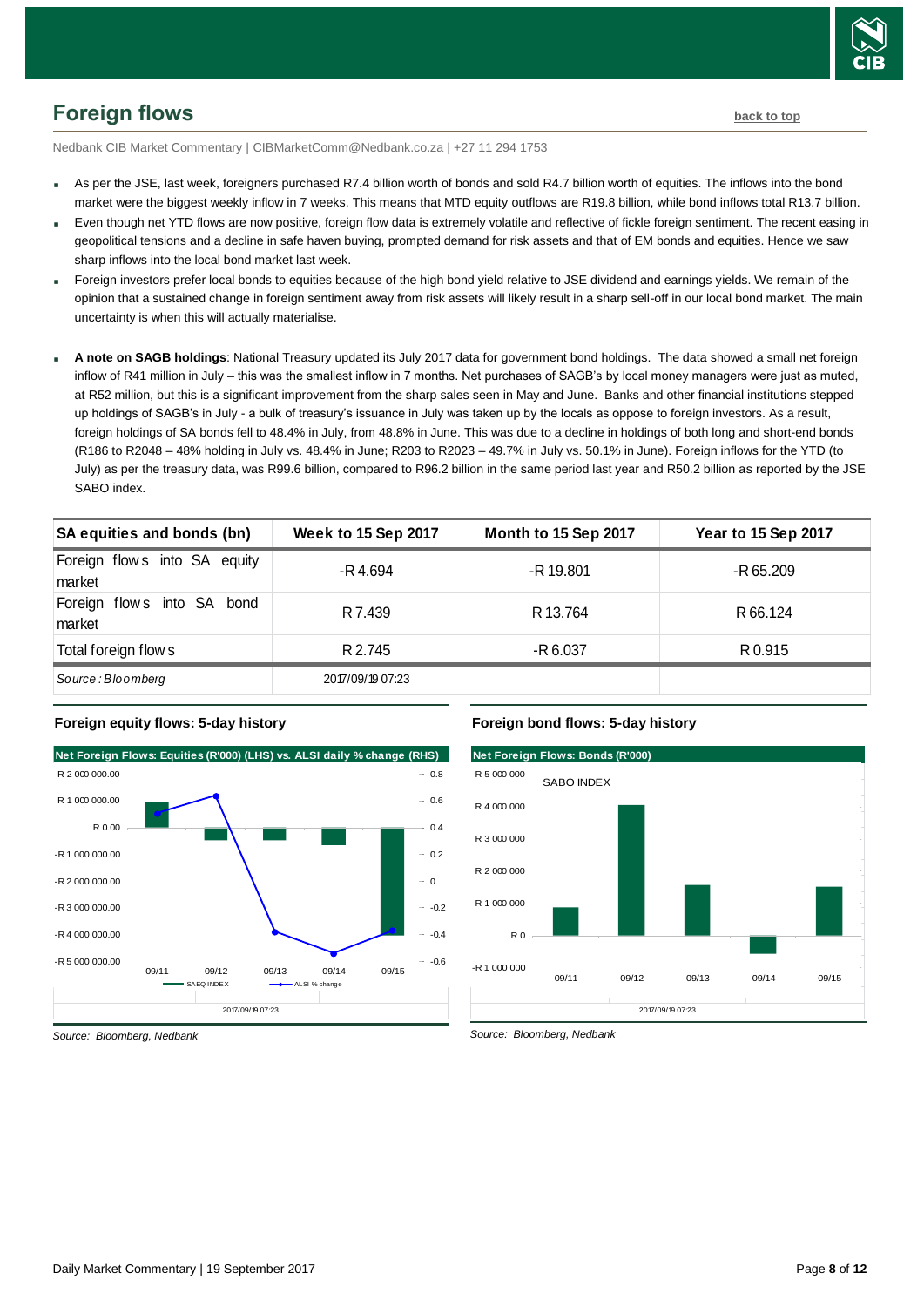



**Foreign investors hold 48% of all SAGBs, 56% of R186 and almost 50% of all short-end bonds** 

*Source: National Treasury, Bloomberg, Nedbank*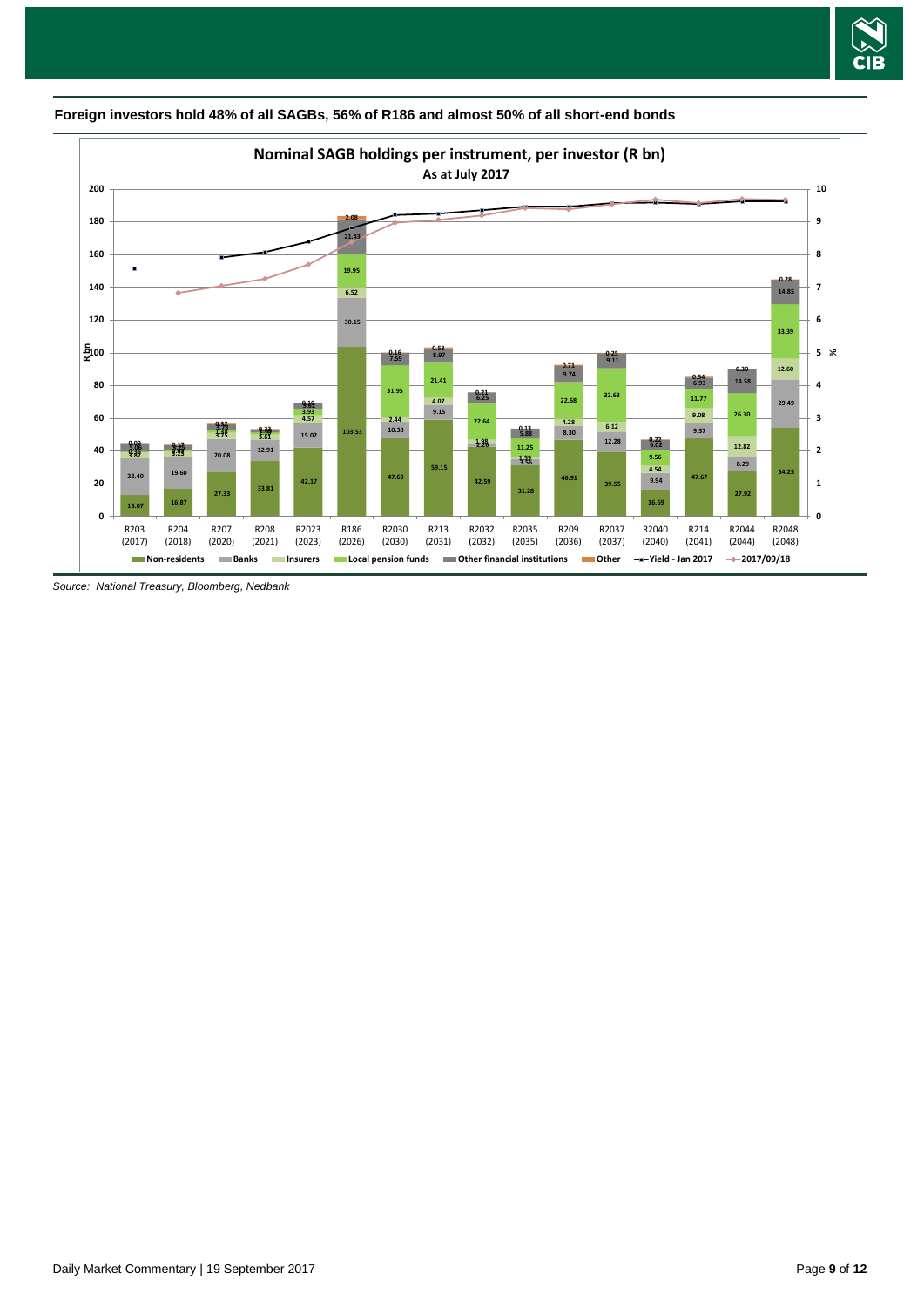

# <span id="page-9-0"></span>**Economic calendar [back to top](#page-0-0)**

Nedbank CIB Market Commentary | CIBMarketComm@Nedbank.co.za | +27 11 294 1753

|              | <b>Country Event</b> |                                     | Period           | Survey                   | <b>Actual</b>            | Prior            | Revised         |
|--------------|----------------------|-------------------------------------|------------------|--------------------------|--------------------------|------------------|-----------------|
| 18-September |                      |                                     |                  |                          |                          |                  |                 |
| 11:00 AM     | EC                   | CPI Core YoY                        | AUG <sub>F</sub> | 1.20%                    | 1.20%                    | 1.20%            |                 |
| 11:00 AM     | EC                   | CPI YoY                             | AUG <sub>F</sub> | 1.50%                    | 1.50%                    | 1.30%            |                 |
| 10:00 PM     | <b>US</b>            | Net Long-term TIC Flow s            | JUL              | $\overline{\phantom{a}}$ | USD 1.3b                 | <b>USD 34.4b</b> |                 |
| 10:00 PM     | <b>US</b>            | <b>Total Net TIC Flows</b>          | <b>JUL</b>       | $\overline{a}$           | $USD -7.3b$              | <b>USD 7.7b</b>  | <b>USD 5.9b</b> |
| 19-September |                      |                                     |                  |                          |                          |                  |                 |
| 10:00 AM     | EC                   | <b>Current Account NSA</b>          | JUL              |                          |                          | <b>EUR 28.1b</b> |                 |
| 10:00 AM     | EC                   | <b>ECB Current Account SA</b>       | <b>JUL</b>       |                          |                          | <b>EUR 21.2b</b> |                 |
| 11:00 AM     | EC                   | <b>ZEW Survey Expectations</b>      | <b>SEP</b>       |                          |                          | 29.3             |                 |
| 11:00 AM     | <b>GE</b>            | <b>ZEW Survey Current Situation</b> | <b>SEP</b>       | 86.2                     |                          | 86.7             |                 |
| 11:00 AM     | <b>GE</b>            | <b>ZEW Survey Expectations</b>      | <b>SEP</b>       | 12.0                     |                          | 10.0             |                 |
| 02:30 PM     | <b>US</b>            | <b>Building Permits</b>             | <b>AUG</b>       | 1220k                    |                          | 1223k            |                 |
| 02:30 PM     | <b>US</b>            | <b>Building Permits MoM</b>         | <b>AUG</b>       | $-0.81%$                 |                          | $-4.10%$         |                 |
| 02:30 PM     | US                   | <b>Housing Starts</b>               | <b>AUG</b>       | 1174k                    |                          | 1155k            |                 |
| 02:30 PM     | <b>US</b>            | Housing Starts MoM                  | <b>AUG</b>       | 1.65%                    |                          | $-4.80%$         |                 |
| 20-September |                      |                                     |                  |                          |                          |                  |                 |
| 01:50 AM     | <b>JN</b>            | Exports YoY                         | <b>AUG</b>       | 14.30%                   |                          | 13.40%           |                 |
| 01:50 AM     | <b>JN</b>            | Imports YoY                         | <b>AUG</b>       | 11.60%                   |                          | 16.30%           |                 |
| 01:50 AM     | <b>JN</b>            | <b>Trade Balance Adjusted</b>       | <b>AUG</b>       | JPY 404.5b               |                          | JPY 337.4b       |                 |
| 08:00 AM     | <b>GE</b>            | PPI YoY                             | <b>AUG</b>       | 2.50%                    |                          | 2.30%            |                 |
| 10:00 AM     | <b>SA</b>            | CPI YoY                             | <b>AUG</b>       | 4.90%                    | $\blacksquare$           | 4.60%            |                 |
| 10:30 AM     | UK                   | Retail Sales Inc Auto Fuel YoY      | <b>AUG</b>       | 1.10%                    | $\overline{\phantom{a}}$ | 1.30%            |                 |
| 04:00 PM     | <b>US</b>            | <b>Existing Home Sales</b>          | <b>AUG</b>       | 5.46m                    |                          | 5.44m            |                 |
| 04:00 PM     | <b>US</b>            | Existing Home Sales MoM             | <b>AUG</b>       | 0.37%                    | $\blacksquare$           | $-1.27%$         |                 |
| 08:00 PM     | <b>US</b>            | FOMC Rate Decision (Low er Bound)   | <b>SEP 20</b>    | 1.00%                    |                          | 1.00%            |                 |
| 08:00 PM     | <b>US</b>            | FOMC Rate Decision (Upper Bound)    | <b>SEP 20</b>    | 1.25%                    |                          | 1.25%            |                 |
|              |                      |                                     |                  |                          |                          |                  |                 |

**Source: Bloomberg 2017/09/19 07:21**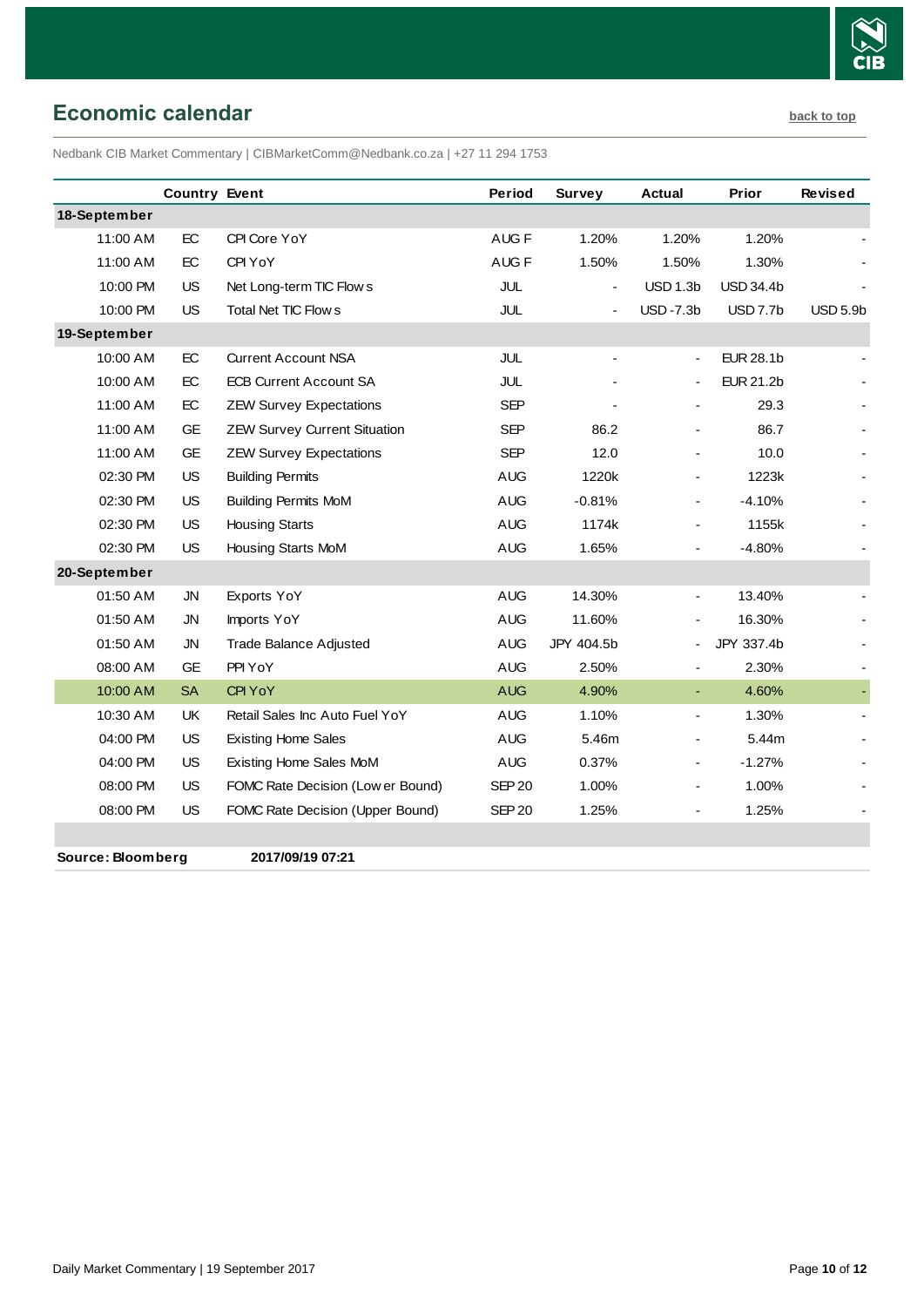

# <span id="page-10-0"></span>**Contacts**

**Treasury: Economic Analyst Reezwana Sumad** (011) 294 1753

**ALM Portfolio Management** (011) 535 4042

**Equities Sales and Distribution** (011) 535 4030/31

**Forex Institutional Sales Desk** (011) 535 4005

**Interest Rate Swaps & FRA's Trading** (011) 535 4004

**Money Market Institutional Sales Desk** (011) 535 4008

**Bond Trading** (011) 535 4021

**Forex Business Banking Sales Desk** (011) 535 4003

**Forex Retail Sales Desk** (011) 535 4020

**Money Market Business Banking Sales Desk** (011) 535 4006

**Non Soft & Soft Commodities Trading** (011) 535 4038

**Credit Derivatives**  (011) 535 4047

**Forex Corporate Sales Desk** JHB (011) 535 4002; DBN (031) 327 3000; CTN (021) 413 9300

**Inflation Trading** (011) 535 4026

**Money Market Corporate Sales Desk** JHB (011) 535 4007; DBN (031) 327 3000; CTN (021) 413 9300

**Preference shares desk** (011) 535 4072